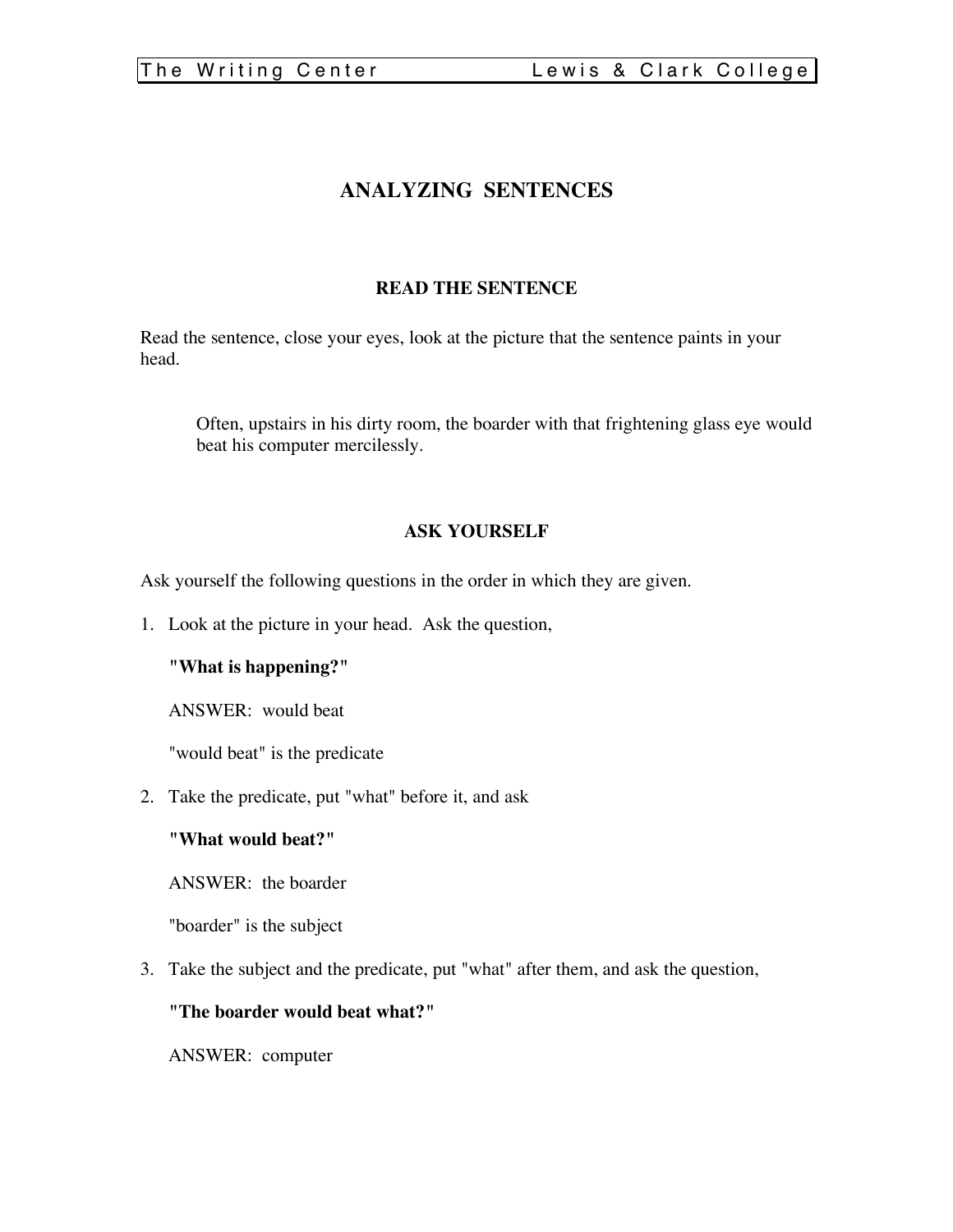# **SUBJECTIVE COMPLEMENTS AND OBJECTS OF CLAUSES**

Now ask the following questions:

#### 1. **Is "computer" the same thing as "the boarder"** (subject)?

If the answer is yes, you have a noun acting as a subjective complement.

| <b>EXAMPLE:</b> | John is a good student.                |  |
|-----------------|----------------------------------------|--|
|                 | John is what? student                  |  |
|                 | Is John the same thing as student? yes |  |

Then "student" is a noun acting as a subjective complement.

#### 2. **Is "computer" a characteristic of "the boarder"?**

If the answer is yes, you have an adjective acting as a subjective complement.

| EXAMPLE: | Charlie is feeling well today.             |  |
|----------|--------------------------------------------|--|
|          | Charlie is feeling what? well              |  |
|          | Is "well" a characteristic of Charlie? yes |  |

Then "well" is an adjective acting as a subjective complement.

If the answer to both questions is no (as it is with our original sentence), "computer" is a direct object (the computer receives the blows; it is the object of the action). You may not get an answer when you ask "what?" That's fine. Just remember: an object must be a noun or a noun substitute. Prepositional phrases will never act as an object or a subjective complement.

## **ADJECTIVES**

Now take every noun (subjects, objects) in the sentence, put a "what" before the noun, ask a question.

#### **What computer?**

ANSWER: his

"His" is an adjective modifying the noun "computer."

#### **What eye?**

ANSWERS: that eye glass eye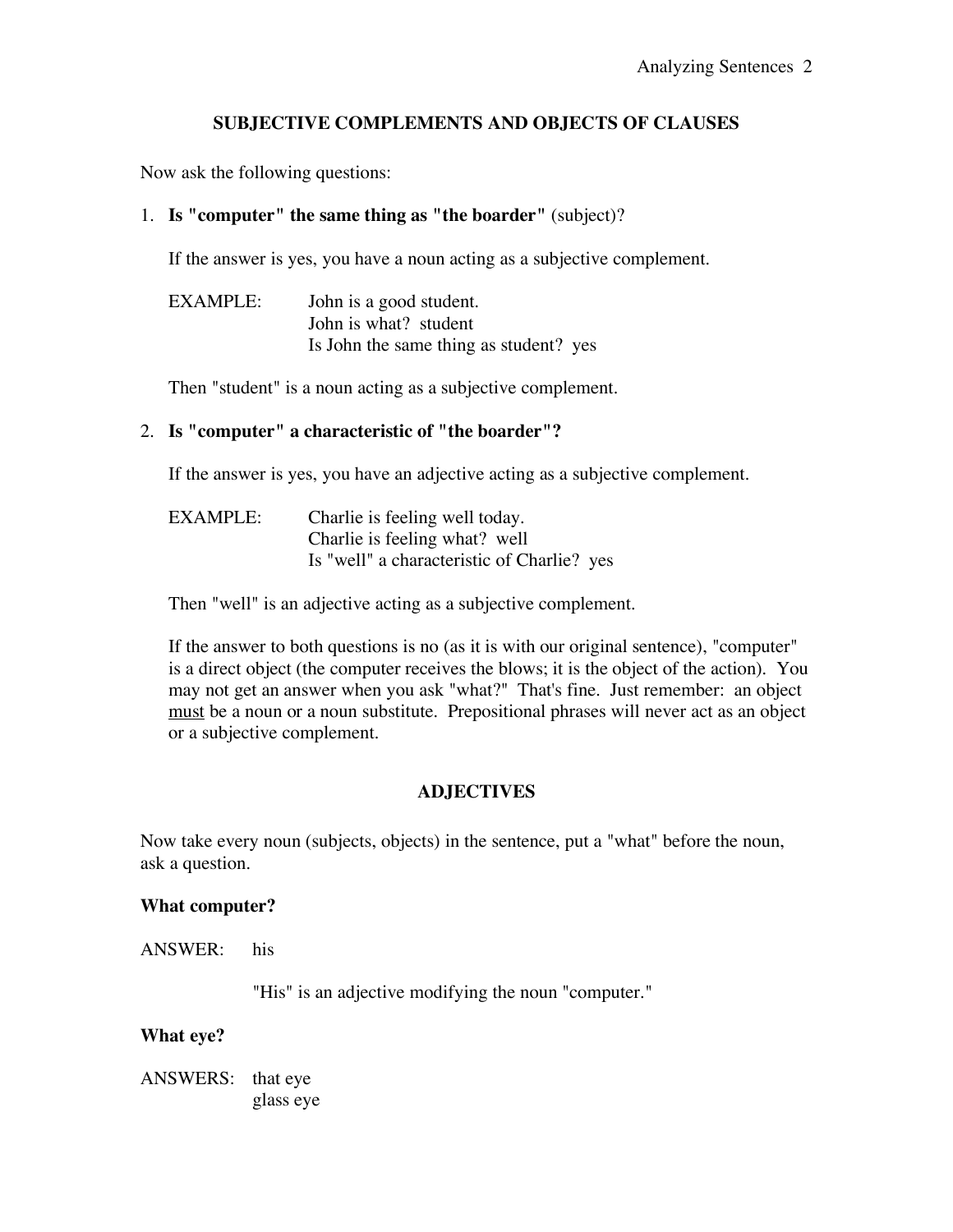frightening eye

A noun, you can see, can be modified by more than one adjective.

Adjectives may be:

| words   | (that, glass, frightening, dirty) |
|---------|-----------------------------------|
| phrases | (with that frightening glass eye) |
| clauses | (who lives upstairs)              |

#### **ADVERBS**

When you have examined all nouns, you are ready to look for adverbs.

To find the adverbs, take the subject, a predicate and object (or complement), put a "when," and "how," and/or a "where" behind them and ask a question.

#### **The boarder beat his computer how?** mercilessly

#### **The boarder beat his computer when?** often

**The boarder beat his computer where?** upstairs, in his dirty room

Like adjectives, adverbs may be:

| words   | (often, mercilessly, upstairs) |
|---------|--------------------------------|
| phrases | (in his dirty room)            |
| clauses | (when he felt like it)         |

## **PUTTING IT ALL TOGETHER**

Nouns do not have to have adjectives; sentences do not have to have adverbs. But you must account for the use of every word or phrase in the sentence. When you have, you have analyzed the whole sentence.

You will notice that the phrases and clauses can be broken down into their parts, but these parts will basically be subjects, predicates, adverbs, and adjectives.

The part of speech of the word with which the phrase begins gives the phrase its name:

"in" is a preposition "in his dirty room" is a prepositional phrase